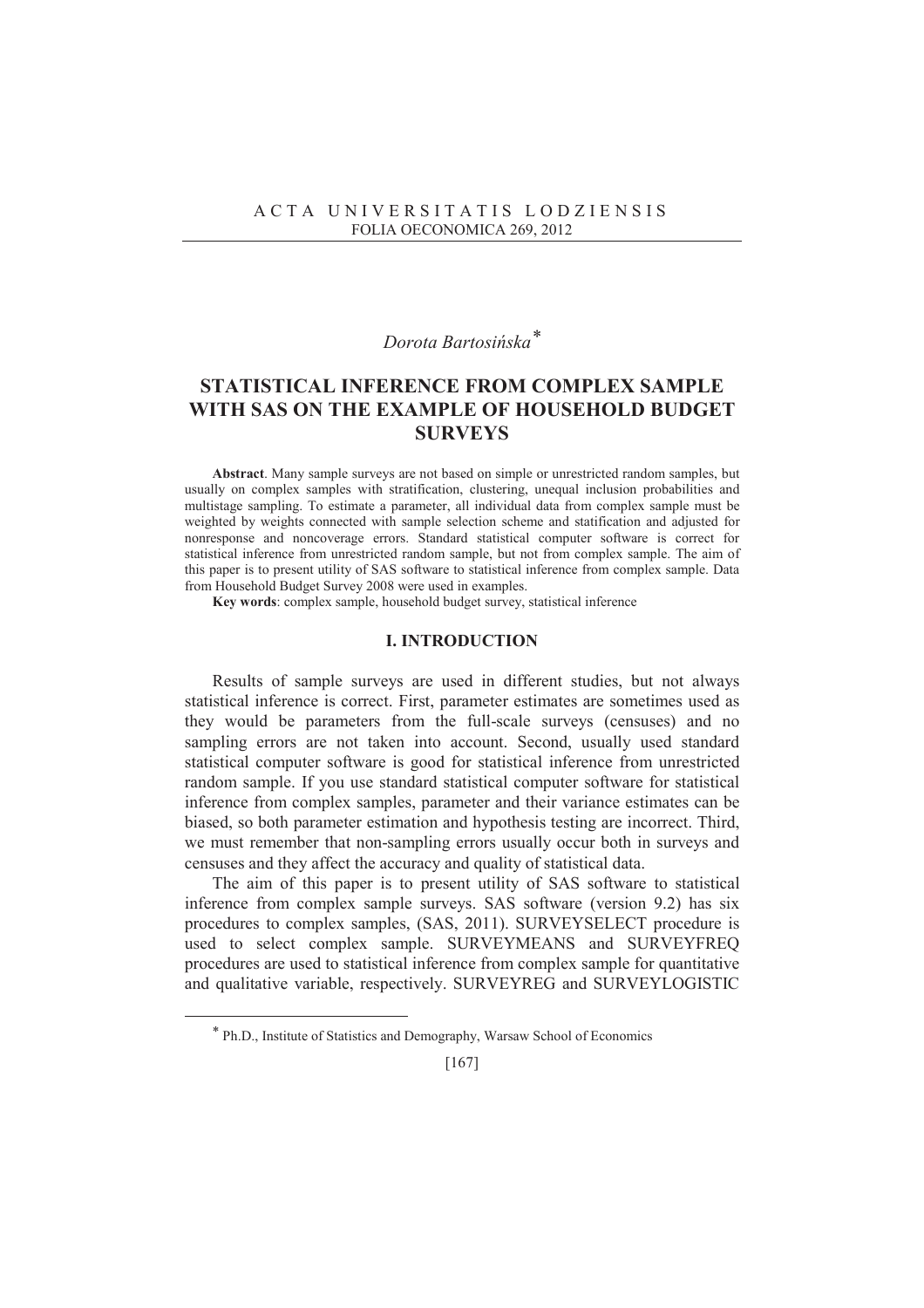procedures are used to regression analysis and logistic regression analysis, respectively, from complex sample. SURVEYPHREG procedure is used to event history analysis for from complex sample. These five above mentioned SAS survey procedures make statistical inference for the whole population parameters, taking weights, stata, clusters, and also for domain parameters. In order to estimate the variance of parameter estimates obtained from complex sample surveys involving complex sampling and complex estimation procedures, it is necessary to use one of indirect methods of variance estimation. In order to estimate variance of parameter estimators, SAS software (version 9.1) used only the Taylor linearization, but SAS software (version 9.2) uses the Taylor linearization on default, and also optionally: balanced repeated replication and jackknife methods. In this paper SURVEYSELECT, SURVEYMEANS and SURVEYFREQ procedures were described.

Examples of application SAS software to statistical inference from complex samples were done on the data from Household Budget Survey, conducted by the Central Statistical Office in Poland in 2008. The population was about 13 million households in Poland, sample about 37 thousand households (0.3%). Sample selection scheme was two-stage, stratified, with different inclusion probabilities for the first stage. Some results were presented and interpreted: parameter estimates, estimated coefficient of variation of parameter estimates and estimated design effects. Coefficient of variation of parameter estimator is ratio of standard error of parameter estimator and parameter estimator. Standard error of parameter estimator is root of estimator variance. Design effect is ratio of estimator variance under applied sample selection design and estimator variance under simple random sampling with the same sample size.

### **II. SAMPLING WITH SAS**

SAS software has a special procedure to select complex sample: SURVEYSELECT procedure. It provides a variety of methods for selecting probability-based random samples. The procedures can select a simple random sample or can sample according to a complex multistage sample design that includes stratification, clustering and unequal inclusion probabilities. The syntax of this procedure is:

**PROC SURVEYSELECT** options;

**STRATA** stratification variables;

**CONTROL** ordering variable in systematic and sequential sampling;

**SIZE** variable containing the size measure in sampling with probability proportional to size;

**ID** variable to copy from the input data set to output data set;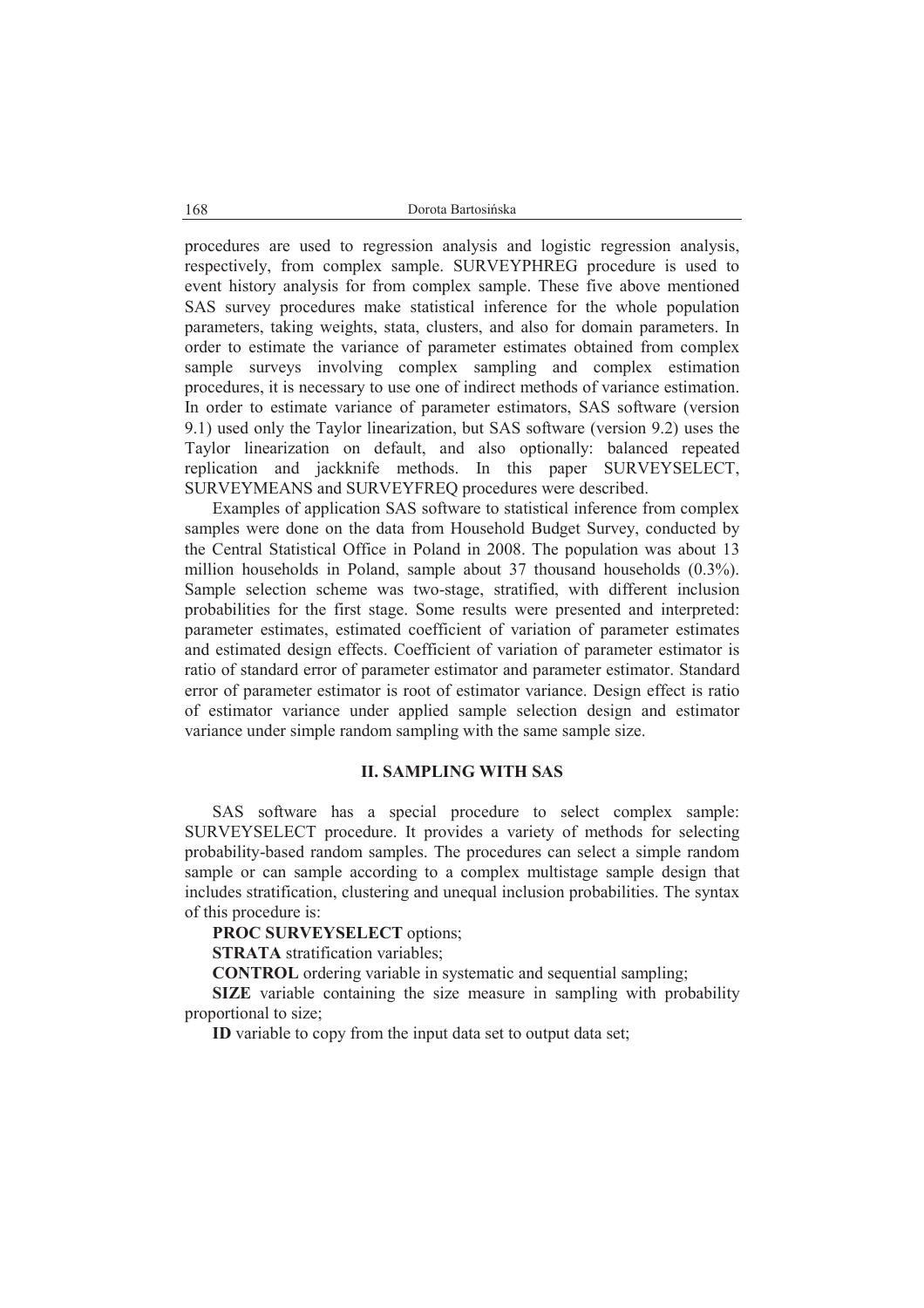The PROC SURVEYSELECT options are: sample selection method, sample size or sample rate and other sample designs parameters. Sample selection methods in SAS software are: **SRS** (Simple Random Sampling), **UR**S (Unrestricted Random Sampling), **SYS** (Systematic Random Sampling), **SEQ** (Sequential Random Sampling), **PPS** (Probability Proportional to Size without Replacement), PPS WR (Probability Proportional to Size with Replacement), **PPS\_SYS** (Probability Proportional to Size Systematic Sampling), **PPS\_SEQ** or **CHROMY** (Probability Proportional to Size Sequential Sampling), PPS BREWER or **BREWER** (Probability Proportional to Size Brewer's Method), **PPS\_MURTHY** or **MURTHY** (Probability Proportional to Size Murthy's Method Sampling), **PPS\_SAMPFORD** or **SAMPFORD** (Probability Proportional to Size Sampford's Method Sampling).

The statements and options of SURVEYSELECT procedures were described in (Goáata, 2009 and SAS, 2011).

The output of SURVEYSELECT procedure has: output data file including selection probabilities and sampling weights. According to sample selection scheme and stratification, primary sampling weights are constructed before sampling and they are the inverse selection probability:

$$
w_i = \frac{1}{p_i} \,. \tag{1}
$$

For multistage sampling, the probability of selection is computed as the product of the selection probabilities for each stage of sampling. For example, for two stage sampling, the probability of selecting secondary unit *j* in primary unit *i* is:

$$
p_{ij} = p_i \cdot p_{j/i} \,. \tag{2}
$$

The primary weights are usually adjusted for nonresponse and noncoverage error (Levy, Lemeshow, 2008).

Weights can be interpreted as the number of individuals in the target population represented by the *i*th sample unit. The sum of weights for all units in the sample is an estimator of number of units in population:

$$
\hat{N} = \sum_{i=1}^{n} w_i . \tag{3}
$$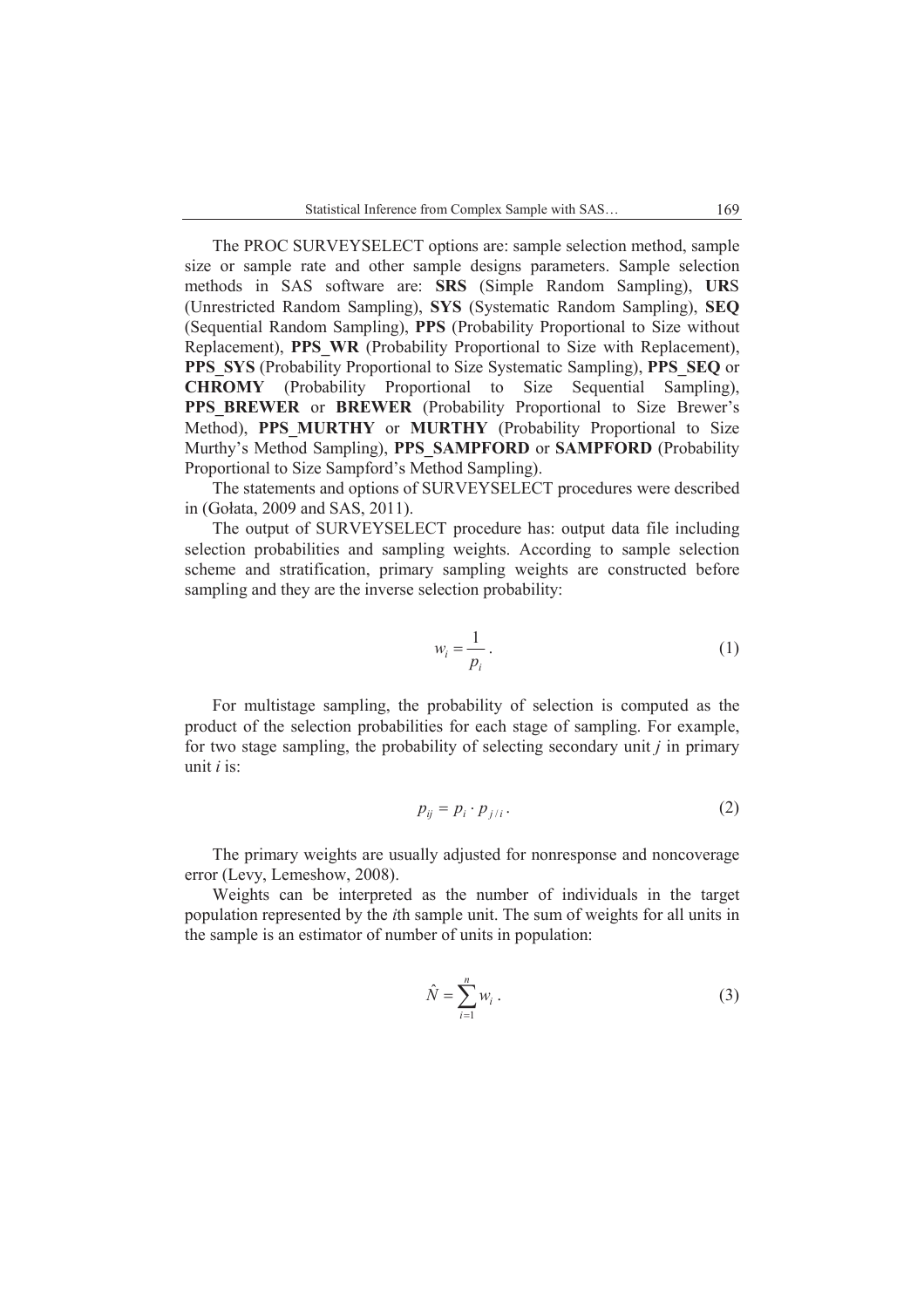## **III. STATISTICAL INFERENCE FOR QUANTITATIVE VARIABLE FROM COMPLEX SAMPLE WITH SAS**

SURVEYMEANS procedure is used to statistical inference from complex sample for quantitative variable for parameters, such as population means, totals, ratio of two means or totals. Estimator of the population total *X* can be put into the following form:

$$
\hat{x} = \sum_{h=1}^{H} \sum_{j=1}^{m_{hi}} \sum_{i=1}^{n_h} x_{hij} w_{hij} ;
$$
\n(3)

where:

 $h = 1, 2, \ldots, H$  is the stratum index,

 $i = 1, 2, ..., n_h$  is the cluster index within stratum h,

 $j = 1, 2, ..., m_h$  is the unit index within cluster i of stratum h,

 $x_{hii}$  – the observed values of the analysis variables X for unit *j* in cluster *i* of stratum *h*,

 $w_{hi}$  – the sampling weight for unit *j* in cluster *i* of stratum *h*.

Estimator of the population mean is the ratio estimator of estimator of population total and estimator of number of population units), given by:

$$
\hat{\overline{x}} = \frac{\hat{x}}{\hat{N}}; \tag{4}
$$

(Bracha, 1996; Levy, Lemeshow, 2008). The syntax of this procedure is:

**PROC SURVEYMEANS** options statistics-keywords;

**BY** grouping variable;

**CLASS** qualitative variables;

**CLUSTER** variable of the first stage of sampling;

**DOMAIN** domain variable;

**RATIO** numerator/denominator;

**STRATA** stratification variable;

**VAR** analysis variable;

**WEIGHT** weighting variable.

The statements and options of SURVEYMEANS procedures were described in (Goáata, 2009 and SAS, 2011).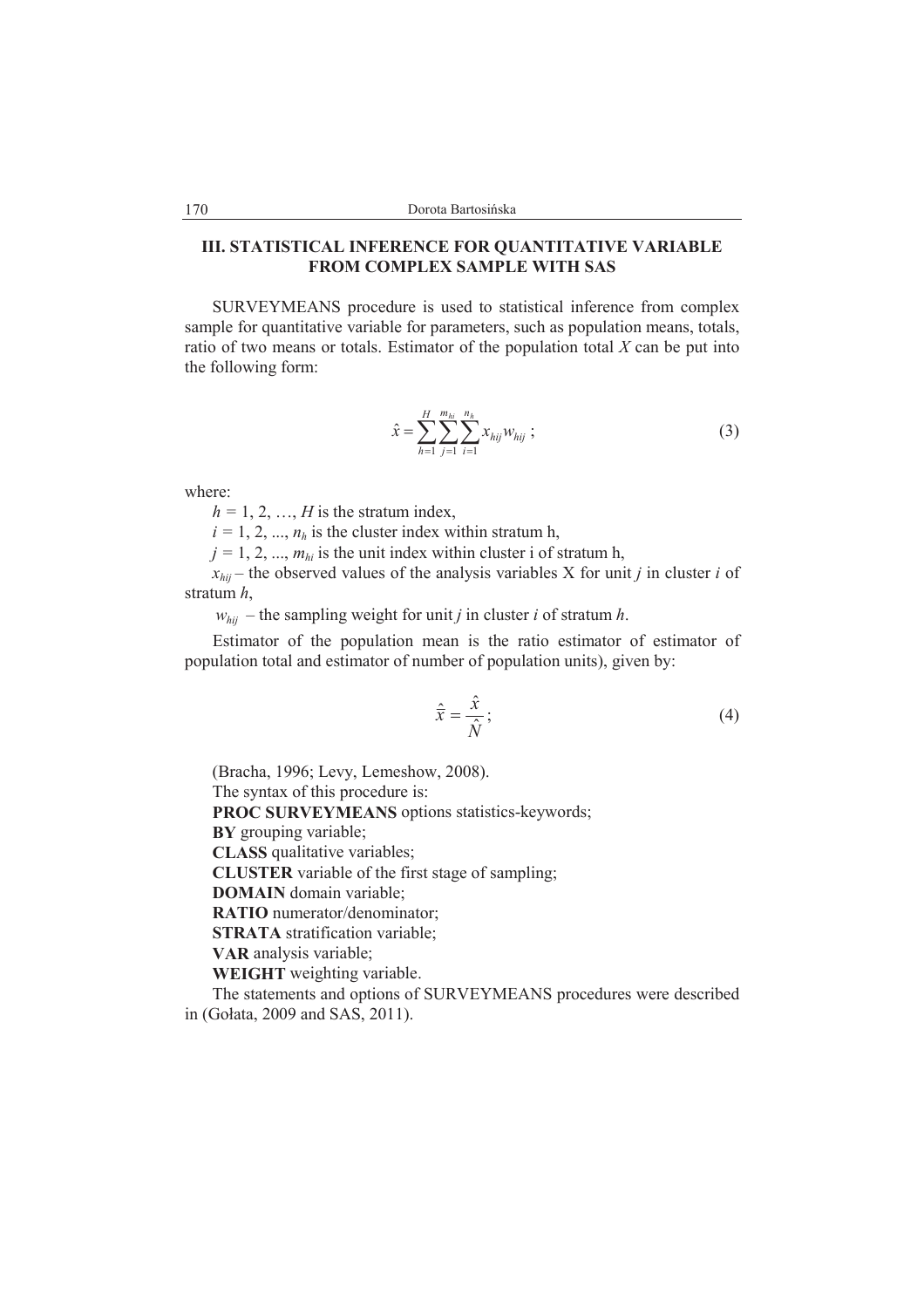In this paper, variances of parameter estimates were estimated in SAS using the Taylor linearization method. The SAS SURVEYMEANS procedure estimates the variance of mean as:

$$
\hat{V}(\hat{\bar{x}}) = \sum_{h=1}^{H} \hat{V}_h(\hat{\bar{x}}) = \frac{n_h(1 - f_h)}{n_h - 1} \sum_{i=1}^{n_k} (e_{hi.} - \overline{e}_{h.})^2; \tag{5}
$$

where:

$$
e_{hi.} = \frac{\sum_{j=1}^{m_{hi}} w_{hij} (x_{hij} - \hat{\overline{x}})}{w_{-}},
$$

$$
\overline{e}_{h..} = \frac{\sum_{i=1}^{n_h} e_{hi.}}{n_h},
$$

 $f_h$  – the sampling rate for stratum h, which is used in Taylor series variance estimation, is the fraction of first-stage units selected for the sample.

Mean expenditures in household in Poland, by 16 regions and by 66 subregions were estimated using SURVEYMEANS procedure. The results of mean estimation for Poland and by regions are presented in table 1. Estimated CVs by regions were between 1.8% and 4.8%. Estimated deff for regions ranged from 1.7 to 4.9. Estimated CVs of mean expenditures by subregions are presented on figure 1. Estimated CVs of means by subregions were between 2.1% and 9.0%, average 4.9%. Expenditures per capita in household were also estimated as ratio of expenditure and number of persons in household. Estimated expenditures per capita in household in Poland was 904,27 PLN with coefficient of variation 0,6%.

Figure 1. Estimated coefficients of variation of mean expenditures by subregions in Poland



Source: own calculations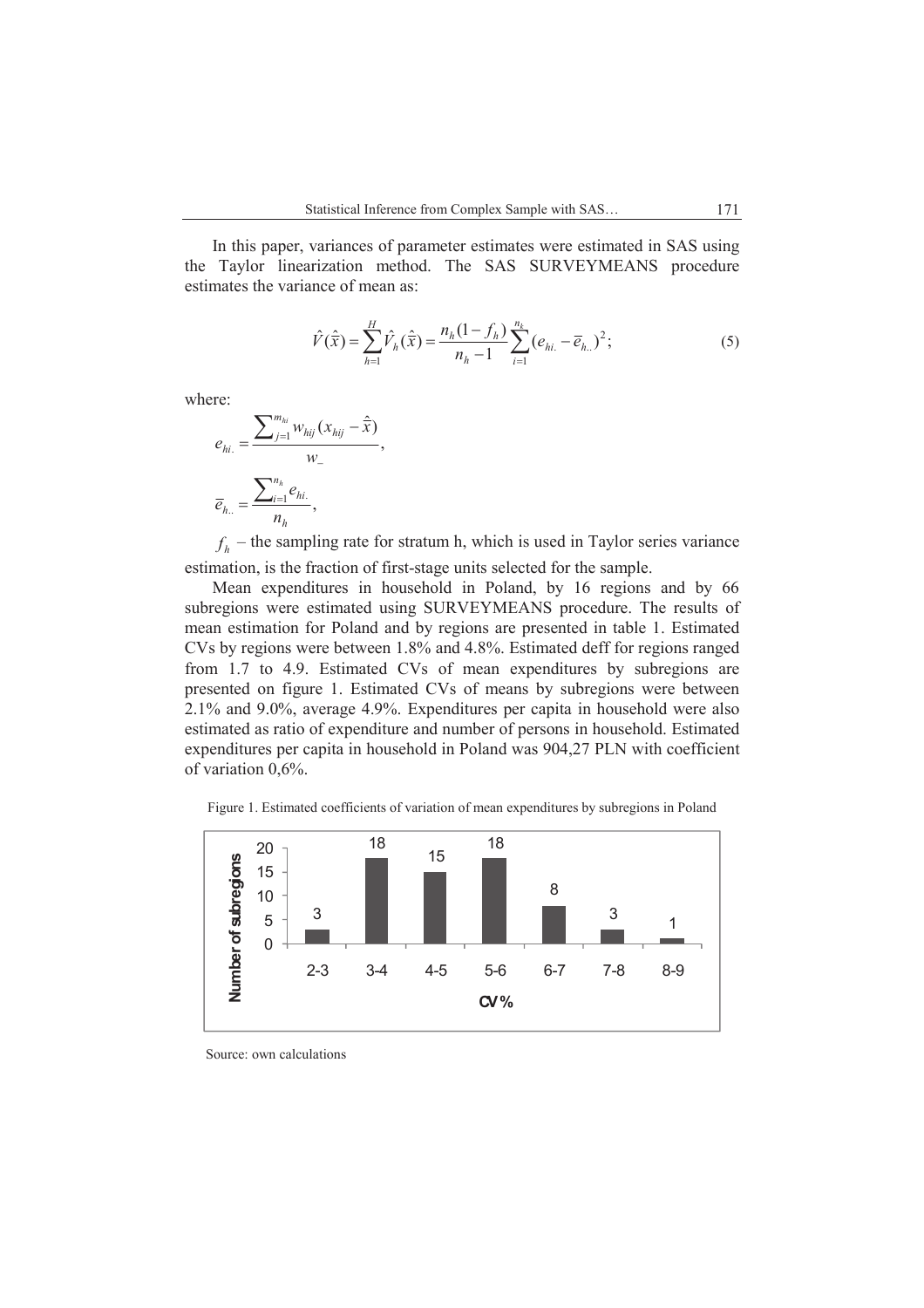172 Dorota Bartosińska

| Region              | Mean          | $CV\%$ | deff  |
|---------------------|---------------|--------|-------|
| Dolnośląskie        | 2 5 1 9 1 8   | 2.4    | 1.937 |
| Kujawsko-pomorskie  | 2 3 6 2 . 4 1 | 2.7    | 2.693 |
| Lubelskie           | 2 403.27      | 3.0    | 2.328 |
| Lubuskie            | 2 540.51      | 2.9    | 1.882 |
| Łódzkie             | 2 4 3 4 .15   | 2.4    | 2.430 |
| Małopolskie         | 2 668.83      | 2.3    | 2.673 |
| Mazowieckie         | 3 044.13      | 1.9    | 2.633 |
| Opolskie            | 2 750.70      | 3.0    | 1.743 |
| Podkarpackie        | 2436.48       | 2.2    | 2.135 |
| Podlaskie           | 2 3 5 7 .6 5  | 4.8    | 4.904 |
| Pomorskie           | 2 725.01      | 2.6    | 2.171 |
| Sląskie             | 2413.99       | 1.8    | 2.506 |
| Świętokrzyskie      | 2 2 8 3 . 6 4 | 3.1    | 2.287 |
| Warmińsko-mazurskie | 2 116.49      | 3.5    | 3.080 |
| Wielkopolskie       | 2 576.81      | 2.1    | 2.271 |
| Zachodniopomorskie  | 2 3 9 4 . 9 8 | 2.8    | 2.592 |
| Poland              | 2 5 5 8 . 4 6 | 0.7    | 2.459 |

Table 1. The results of mean expenditures estimation in Poland and by regions

Source: own calculations.

### **IV. STATISTICAL INFERENCE FOR QUALITATIVE VARIABLE FROM COMPLEX SAMPLE WITH SAS**

SURVEYFREQ procedure is used to statistical inference from complex sample for qualitative variable for parameters, such as population totals and proportions. Estimator of the population number and proportion of interest category is given by formulas  $(3)$  and  $(4)$  respectively, if analysed variable is given by:

$$
y_i = \begin{cases} 1 \\ 0 \end{cases};\tag{6}
$$

where  $1$  – interest category,  $0$  – other categories.

The syntax of the procedure is: **PROC SURVEYFREQ** options; **BY** grouping variable; **CLUSTER** variable of the first stage of sampling; **STRATA** stratification variable; **TABLES** qualitative variables; **WEIGHT** weighting variable;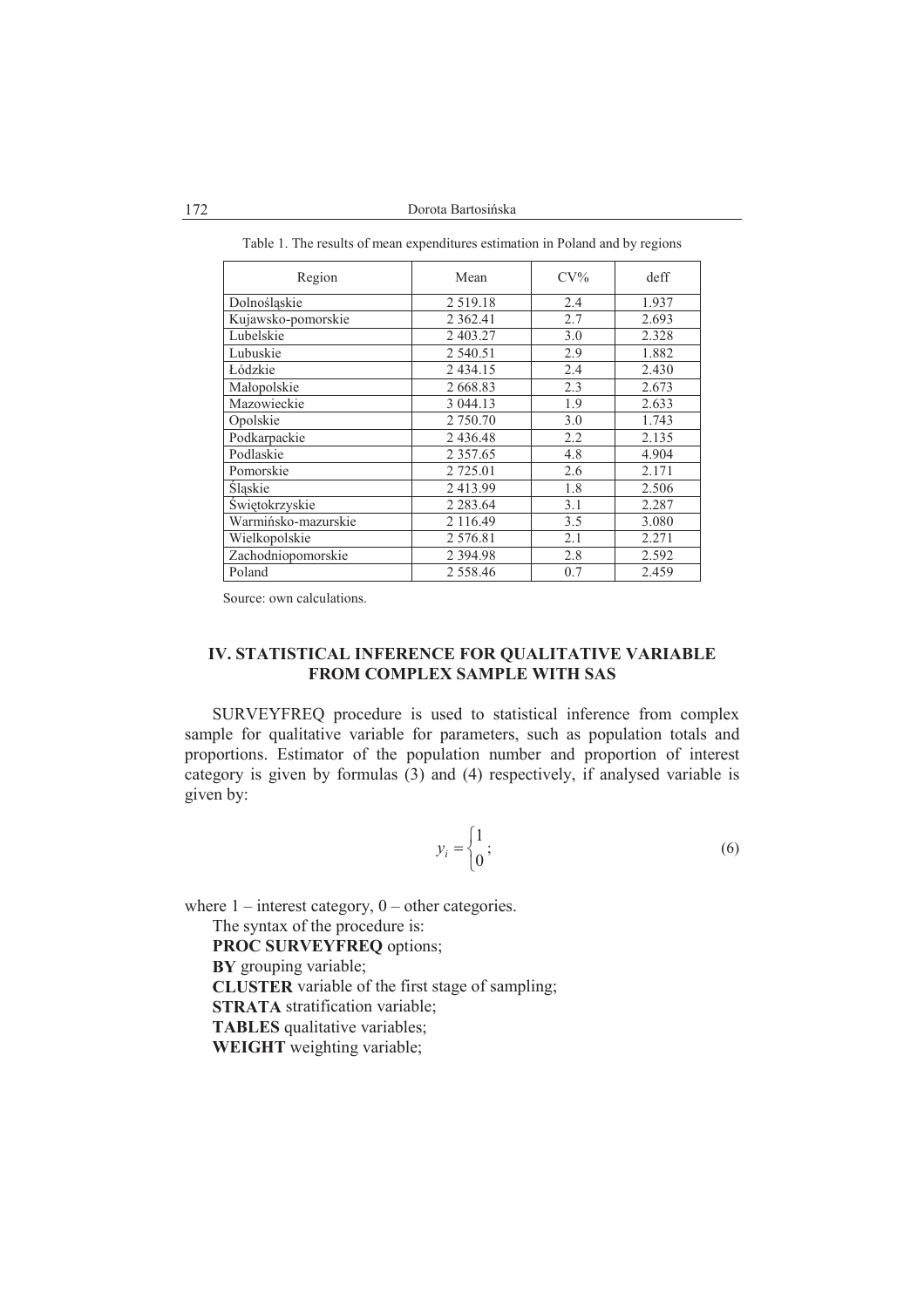This procedure also is used to contingency analysis in the case of complex sample, if we write in TABLES instruction two variables with "\*". The statements and options of SURVEYFREQ procedures were described in (SAS, 2011).

Household structure in Poland, by 16 regions and by 66 subregions were estimated using SURVEYFREQ procedure. The results of household structure for Poland are presented in table 2. About 25% household in Poland is oneperson-household. Estimated CVs for Poland were between 1.0% and 2.4%, and deff between 1.011 to 2.156. Estimated CVs of household structure by regions were between 2.3% and 18.8%, average 6.6%. Estimated deff for regions ranged from 0.843 to 3.196, average 1.363. Estimated CVs of household structure by subregions were between 3.2% and 54.7%, average 12.8%.

| Number of person in<br>household | Proportion | $CV\%$ | deff  |
|----------------------------------|------------|--------|-------|
|                                  | 24.8       | 13     | 2.156 |
|                                  | 23.2       | 1.0    | 1.011 |
|                                  | 19.9       | 1.1    | 1.121 |
|                                  | 18.0       | 1.2    | 1.252 |
|                                  | 8.1        | 19     | 1.246 |
| 6+                               | 5.9        | 2.4    | 1.351 |

Table 2. The results of household structure estimation in Poland

Source: own calculations.

### **V. CONCLUSIONS**

1) There were obtained precise estimates of the parameters for Poland and by regions (CVs up to 5% for mean expenditures, but up to 19% for the household structure).

2) Parameters estimates for subregions are less precise (CVs for mean expenditures up to 9%, for the household structure up to 55%). There would be useful methods of small area estimation.

3) The design effect was up to 5 for estimates for Poland and by region. It means that, the estimated variances in applied complex sampling are up to 5 times greater than in simple random sampling. So computer statistical software using simple or unrestricted random samples would affect erroneous statistical inference from complex samples.